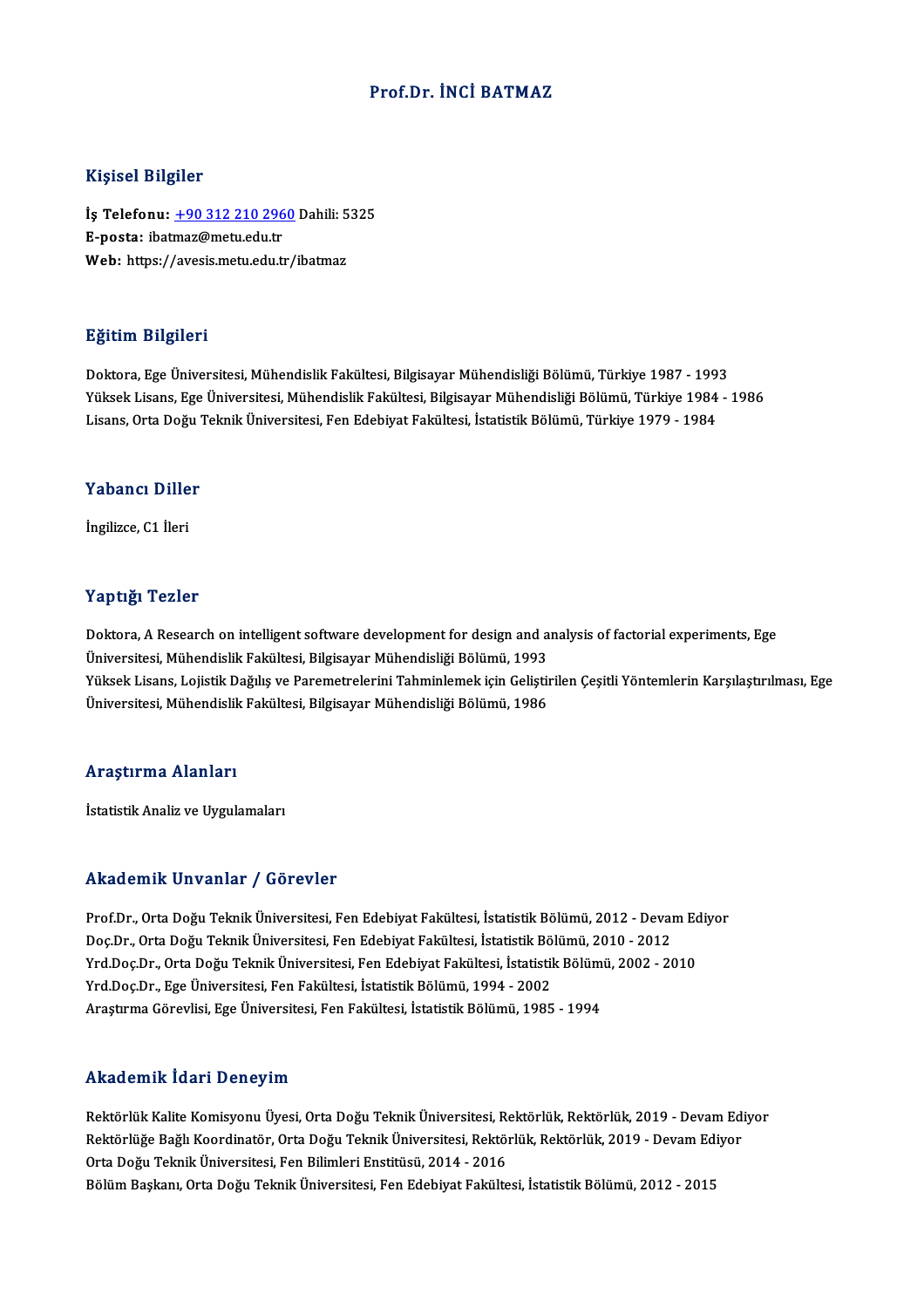## Yönetilen Tezler

Yönetilen Tezler<br>KARAGÖZ P., BATMAZ İ., Learning to rank web data using multivariate adaptive regression splines, Yüksek Lisans,<br>S.AJ.TINOK(Öğrensi), 2019 TOROMICH TORICI<br>KARAGÖZ P., BATMAZ İ., Lea<br>G.ALTINOK(Öğrenci), 2018<br>BATMAZ İ. III HSOV İ. Gemi

G.ALTINOK(Öğrenci), 2018<br>BATMAZ İ., ULUSOY İ., Comparison of computational image inpainting methods, Yüksek Lisans, C.KURT(Öğrenci), 2018 G.ALTINOK(Öğrenci), 2018<br>BATMAZ İ., ULUSOY İ., Comparison of computational image inpainting methods, Yüksek Lisans, C.KURT(Öğrenci<br>YOZGATLIGİL C., BATMAZ İ., A computational approach to detect inhomogeneities in time serie BATMAZ İ., ULUSOY İ., Co.<br>YOZGATLIGİL C., BATMAZ<br>C.YAZICI(Öğrenci), 2017<br>İLK DAČ Ö. BATMAZ İ. TI YOZGATLIGİL C., BATMAZ İ., A computational approach to detect inhomogeneities in time series data, Doktora,<br>C.YAZICI(Öğrenci), 2017<br>İLK DAĞ Ö., BATMAZ İ., The effect of computer assisted instruction on eight grade students

C.YAZICI(Öğrenci), 2017<br>İLK DAĞ Ö., BATMAZ İ., The effect of computer assisted instruction on eight grade students' permutation-combination-<br>probability achievement and attitudes towards computer assisted instruction, Yüks İLK DAĞ Ö., BATMAZ İ., The effect of computer assisted instruction on eight grade students' permutation-<br>probability achievement and attitudes towards computer assisted instruction, Yüksek Lisans, T.KAPUCU(Öğrenci), 2017<br>B probability achievement and attitudes tow<br>BATMAZ İ., YOZGATLIGİL C., Modelling pr<br>Yüksek Lisans, N.YAMAN(Öğrenci), 2015<br>İVİÇÜN C. BATMAZ İ. Consensus slusteriy BATMAZ İ., YOZGATLIGİL C., Modelling precipitation data of certain regions for Turkey via hidden Markov models,

BATMAZ İ., OĞUZTÜZÜN M. H. S. , Metamodeling atomic models in discrete event system specificatıon (DEVS) formalism<br>using multivariate adaptive regression splines (MARS), Doktora, C.DORUK(Öğrenci), 2014 İYİGÜN C., BATMAZ İ., Consensus clustering of time series data, Yüksek Lisans, A.YETERE(Öğrenci), 2014

AYHAN H. Ö., BATMAZ İ., Estimation of response errors in complex sample surveys, Doktora, F.FAHMİ(Öğrenci), 2013 using multivariate adaptive regression splines (MARS), Doktora, C.DORUK(Öğrenci), 2014<br>AYHAN H. Ö. , BATMAZ İ., Estimation of response errors in complex sample surveys, Doktora, F.FAHMİ(Öğrenci), 2013<br>İYİGÜN C., BATMAZ İ., AYHAN H. Ö. , BATMAZ İ., E<br>İYİGÜN C., BATMAZ İ., An a<br>E.KARTAL(Öğrenci), 2012<br>BATMAZ İ. İVİGÜN C. Uyan İYİGÜN C., BATMAZ İ., An algorithm for the forward step of adaptive regression splines via mapping approach, Doktora<br>E.KARTAL(Öğrenci), 2012<br>BATMAZ İ., İYİGÜN C., Uyarlanabilir regresyon eğrilerinin ileriye doğru seçme aşa

E.KARTAL(Öğrenci), 2012<br>BATMAZ İ., İYİGÜN C., Uyarlanabilir regresyon eğrilerinin ileriye doğru seçme aşaması için gönderim yaklaşımı ile yeni<br>bir algoritma., Doktora, E.Kartal(Öğrenci), 2012 BATMAZ İ., İYİGÜN C., Uyarlanabilir regresyon eğrilerinin ileriye doğru seçme aşaması için gönderim yaklaşımı ile yen<br>bir algoritma., Doktora, E.Kartal(Öğrenci), 2012<br>İLK DAĞ Ö., BATMAZ İ., Mixed effects models for time se

bir algoritma., Doktora, E.Kartal(Öğrenci), 2012<br>İLK DAĞ Ö., BATMAZ İ., Mixed effects models for time series gene expression data, Doktora, İ.ERKAN(Öğrenci), 201<br>BATMAZ İ., A computational approach to nonparametric regress İLK DAĞ Ö., BATMAZ İ., M<br>BATMAZ İ., A computatio<br>C.YAZICI(Öğrenci), 2011<br>BATMAZ İ. Bobust sonis BATMAZ İ., A computational approach to nonparametric regression: Bootstrapping CMARS method, Yüksek Lisans,<br>C.YAZICI(Öğrenci), 2011<br>BATMAZ İ., Robust conic quadratic programming applied to quality improvement - A robustifi

C.YAZICI(Öğrenci), 2011<br>BATMAZ İ., Robust conic quadrati<br>Lisans, A.ÖZMEN(Öğrenci), 2010<br>KÖKSAL G. RATMAZ İ. Fuzzy elas BATMAZ İ., Robust conic quadratic programming applied to quality improvement - A robustification of CMAF<br>Lisans, A.ÖZMEN(Öğrenci), 2010<br>KÖKSAL G., BATMAZ İ., Fuzzy classification models based on Tanaka's fuzzy linear regre Lisans, A.ÖZMEN(Öğrenci), 2010<br>KÖKSAL G., BATMAZ İ., Fuzzy classification models based on Tanaka's fuzzy linear regression approach and

nonparametric improved fuzzy classifier functions, Yüksek Lisans, G.ÖZER(Öğrenci), 2009

BATMAZ İ., A new contribution to nonlinear robust regression and classification with MARS and its applications to data<br>mining for quality control in manufacturing, Yüksek Lisans, F.YERLİKAYA(Öğrenci), 2008 BATMAZ İ., A new contribution to nonlinear robust regression and classification with MARS and its applications to<br>mining for quality control in manufacturing, Yüksek Lisans, F.YERLİKAYA(Öğrenci), 2008<br>BAYKAL N., BATMAZ İ.,

mining for quality control in manufacturing, Yükse<br>BAYKAL N., BATMAZ İ., Defect cause modeling wit<br>industry, Yüksek Lisans, B.BAKIR(Öğrenci), 2007<br>BATMAZ İ. KÖKSAL C. A comprehencive review c BAYKAL N., BATMAZ İ., Defect cause modeling with decision tree and regression analysis: A case study in casting<br>industry, Yüksek Lisans, B.BAKIR(Öğrenci), 2007<br>BATMAZ İ., KÖKSAL G., A comprehensive review of data mining ap

industry, Yüksek Lisans, B.BAKIR(Öğrenci), 200<br>BATMAZ İ., KÖKSAL G., A comprehensive revie<br>Yüksek Lisans, F.GÜNTÜRKÜN(Öğrenci), 2007<br>BATMAZ İ. Matamadaling samplay systems usi BATMAZ İ., KÖKSAL G., A comprehensive review of data mining applications in quality improvement and a case study,<br>Yüksek Lisans, F.GÜNTÜRKÜN(Öğrenci), 2007<br>BATMAZ İ., Metamodeling complex systems using linear and nonlinear

Yüksek Lisans, F.GÜNTÜRK<br>BATMAZ İ., Metamodeling<br>E.KARTAL(Öğrenci), 2007<br>BATMAZ İ. Görlenemeyen BATMAZ İ., Metamodeling complex systems using linear and nonlinear regression methods, Yüksek Lisans,<br>E.KARTAL(Öğrenci), 2007<br>BATMAZ İ., Gözlenemeyen bileşenler modeli ile nötr reel faiz oranının Türkiye için tahminlenmesi

E.KARTAL (Öğrenci), 200<br>BATMAZ İ., Gözlenemeye<br>F.Öğünç (Öğrenci), 2006<br>BATMAZ İ. Estimating th BATMAZ İ., Gözlenemeyen bileşenler modeli ile nötr reel faiz oranının Türkiye için tahminlenmesi., Yüksek Lisans,<br>F.Öğünç(Öğrenci), 2006<br>BATMAZ İ., Estimating the neutral real interest rate for turkey by using an unobserve

F.Öğünç(Öğrenci), 2006<br>BATMAZ İ., Estimating the neutral real interest rate for turkey by using an unobserved components model, Yüksek<br>Lisans, F.ÖĞÜNÇ(Öğrenci), 2006 BATMAZ İ., Estimating the neutral real interest rate for turkey by using an unobserved components model, Yüksek<br>Lisans, F.ÖĞÜNÇ(Öğrenci), 2006<br>BATMAZ İ., Benzetimde otomatik olarak girdi analizi yapan bir yazılım geliştirm

Lisans, F.ÖĞÜNÇ(Öğrenci), 2006<br>BATMAZ İ., Benzetimde otomatik olarak girdi analizi yapan bir yazılım geliştirme, Yüksek Lisans, H.TANI!<br>Batmaz İ., Mavi-Yeşil Alglerin Teşhisi için Uzman Sistem Geliştirme üzerine bir Araştı Batmaz İ., Mavi-Yeşil Alglerin Teşhisi için Uzman Sistem Geliştirme üzerine bir Araştırma, Yüksek Lisans,<br>M.BALSARI(Öğrenci), 1995

## SCI, SSCI ve AHCI İndekslerine Giren Dergilerde Yayınlanan Makaleler

I. Learning to rank by usingmultivariate adaptive regression splines and conicmultivariate adaptive **Example 2008**<br>**Learning to rank b<br>Altinek G KARAGÖZ** regression splines<br>Altinok G., KARAGÖZ P., BATMAZ İ.

COMPUTATIONAL INTELLIGENCE, cilt.37, sa.1, ss.371-408,2021 (SCI İndekslerineGirenDergi)

II. A data mining application to deposit pricing: Main determinants and prediction models BATMAZ İ., DANIŞOĞLU S., Yazici C., Kartal-Koc E. APPLIED SOFT COMPUTING, cilt.60, ss.808-819, 2017 (SCI İndekslerine Giren Dergi)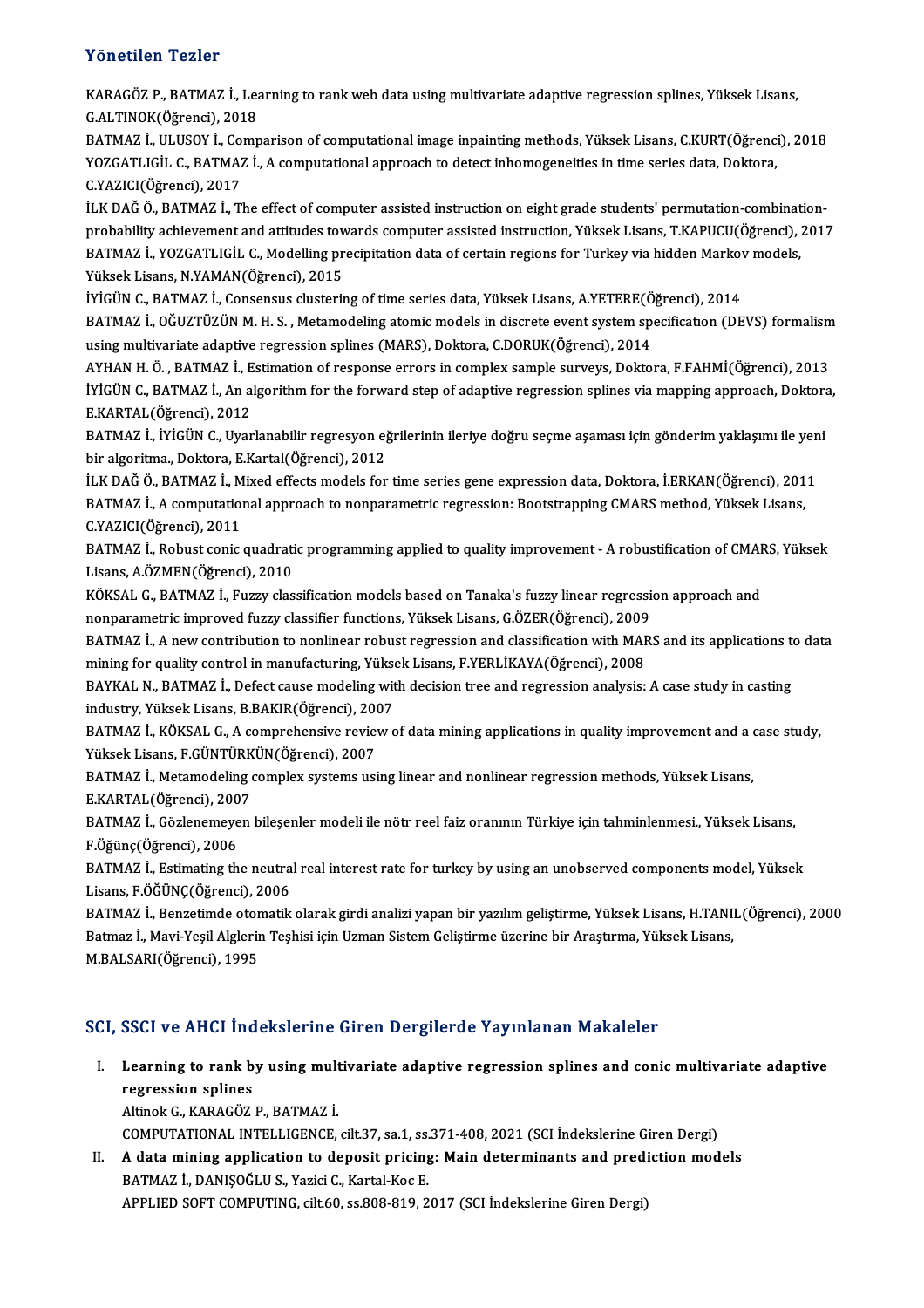| Ш.    | Dynamic simulation metamodeling using MARS: A case of radar simulation                                                                                                                    |
|-------|-------------------------------------------------------------------------------------------------------------------------------------------------------------------------------------------|
|       | Bozagac D., BATMAZ İ., Oguztuzun H.                                                                                                                                                       |
|       | MATHEMATICS AND COMPUTERS IN SIMULATION, cilt.124, ss.69-86, 2016 (SCI Indekslerine Giren Dergi)                                                                                          |
| IV.   | Dynamic Simulation Metamodeling Using MARS A case of Radar                                                                                                                                |
|       | BOZAĞAÇ D., BATMAZ İ., OĞUZTÜZÜN M. H. S.                                                                                                                                                 |
|       | Mathematics And Computers In Simulation, 2016 (SCI Expanded Indekslerine Giren Dergi)                                                                                                     |
| V.    | Has the climate been changing in Turkey? Regional climate change signals based on a comparative                                                                                           |
|       | statistical analysis of two consecutive time periods, 1950-1980 and 1981-2010                                                                                                             |
|       | Turkes M., YOZGATLIGİL C., BATMAZ İ., İYİGÜN C., KOC E. K., FAHMI F. M., ASLAN S.                                                                                                         |
|       | CLIMATE RESEARCH, cilt 70, sa 1, ss 77-93, 2016 (SCI Indekslerine Giren Dergi)                                                                                                            |
| VI.   | A computational approach to nonparametric regression: bootstrapping CMARS method                                                                                                          |
|       | Yazici C., Yerlikaya-Ozkurt F., BATMAZ İ.                                                                                                                                                 |
|       | MACHINE LEARNING, cilt.101, ss.211-230, 2015 (SCI İndekslerine Giren Dergi)                                                                                                               |
| VII.  | Precipitation Modeling by Polyhedral RCMARS and Comparison with MARS and CMARS                                                                                                            |
|       | Ozmen A, BATMAZ İ, Weber G.                                                                                                                                                               |
|       | ENVIRONMENTAL MODELING & ASSESSMENT, cilt.19, sa.5, ss.425-435, 2014 (SCI İndekslerine Giren Dergi)                                                                                       |
| VIII. | Efficient adaptive regression spline algorithms based on mapping approach with a case study on                                                                                            |
|       | finance                                                                                                                                                                                   |
|       | Koc E. K., İYİGÜN C., BATMAZ İ., Weber G.                                                                                                                                                 |
|       | JOURNAL OF GLOBAL OPTIMIZATION, cilt.60, sa.1, ss.103-120, 2014 (SCI İndekslerine Giren Dergi)                                                                                            |
| IX.   | Clustering current climate regions of Turkey by using a multivariate statistical method                                                                                                   |
|       | İYİGÜN C., Turkes M., BATMAZ İ., YOZGATLIGİL C., Purutcuoglu V., Koc E. K., Ozturk M. Z.<br>THEORETICAL AND APPLIED CLIMATOLOGY, cilt.114, ss.95-106, 2013 (SCI İndekslerine Giren Dergi) |
| X.    | Determining Treatibility of Primary Teeth with Pulpal Exposure                                                                                                                            |
|       | DOĞAN S., DURUTÜRK L. S., Orhan A., BATMAZ İ.                                                                                                                                             |
|       | JOURNAL OF CLINICAL PEDIATRIC DENTISTRY, cilt.37, sa.4, ss.345-350, 2013 (SCI İndekslerine Giren Dergi)                                                                                   |
| XI.   | Comparison of missing value imputation methods in time series: the case of Turkish meteorological                                                                                         |
|       | data                                                                                                                                                                                      |
|       | YOZGATLIGİL C., ASLAN S., İYİGÜN C., BATMAZ İ.                                                                                                                                            |
|       | THEORETICAL AND APPLIED CLIMATOLOGY, cilt.112, ss.143-167, 2013 (SCI İndekslerine Giren Dergi)                                                                                            |
| XII.  | Determining Treatability of Primary Teeth with Pulpal Exposure                                                                                                                            |
|       | DOĞAN S., DURUTÜRK L. S., ORHAN A., BATMAZ İ.                                                                                                                                             |
|       | Journal Of Clinical Pediatric Dentistry, 2013 (SCI Expanded İndekslerine Giren Dergi)                                                                                                     |
| XIII. | The effect of inspection error on quality and producer losses: the case of nominal-the-best type                                                                                          |
|       | quality characteristic and rework                                                                                                                                                         |
|       | Koksal G., Taseli A., Dolgun L. E., Batmaz İ.                                                                                                                                             |
|       | EUROPEAN JOURNAL OF INDUSTRIAL ENGINEERING, cilt.7, ss.497-528, 2013 (SCI Indekslerine Giren Dergi)                                                                                       |
| XIV.  | CMARS: a new contribution to nonparametric regression with multivariate adaptive regression                                                                                               |
|       | splines supported by continuous optimization                                                                                                                                              |
|       | Weber G., Batmaz I., Köksal G., Taylan P., Yerlikaya-Ozkurt F.                                                                                                                            |
|       | INVERSE PROBLEMS IN SCIENCE AND ENGINEERING, cilt.20, ss.371-400, 2012 (SCI İndekslerine Giren Dergi)                                                                                     |
| XV.   | RCMARS: Robustification of CMARS with different scenarios under polyhedral uncertainty set                                                                                                |
|       | Ozmen A., Weber G. W., BATMAZ İ., Kropat E.                                                                                                                                               |
|       | COMMUNICATIONS IN NONLINEAR SCIENCE AND NUMERICAL SIMULATION, cilt.16, sa.12, ss.4780-4787, 2011                                                                                          |
|       | (SCI İndekslerine Giren Dergi)                                                                                                                                                            |
| XVI.  | A review of data mining applications for quality improvement in manufacturing industry                                                                                                    |
|       | Köksal G., Batmaz İ., Testik M. C.                                                                                                                                                        |
|       | EXPERT SYSTEMS WITH APPLICATIONS, cilt.38, ss.13448-13467, 2011 (SCI Indekslerine Giren Dergi)                                                                                            |
| XVII. | Estimating the neutral real interest rate in an emerging market economy                                                                                                                   |
|       | Ogunc F, BATMAZ İ<br>APPLIED ECONOMICS, cilt.43, sa.6, ss.683-693, 2011 (SSCI İndekslerine Giren Dergi)                                                                                   |
|       |                                                                                                                                                                                           |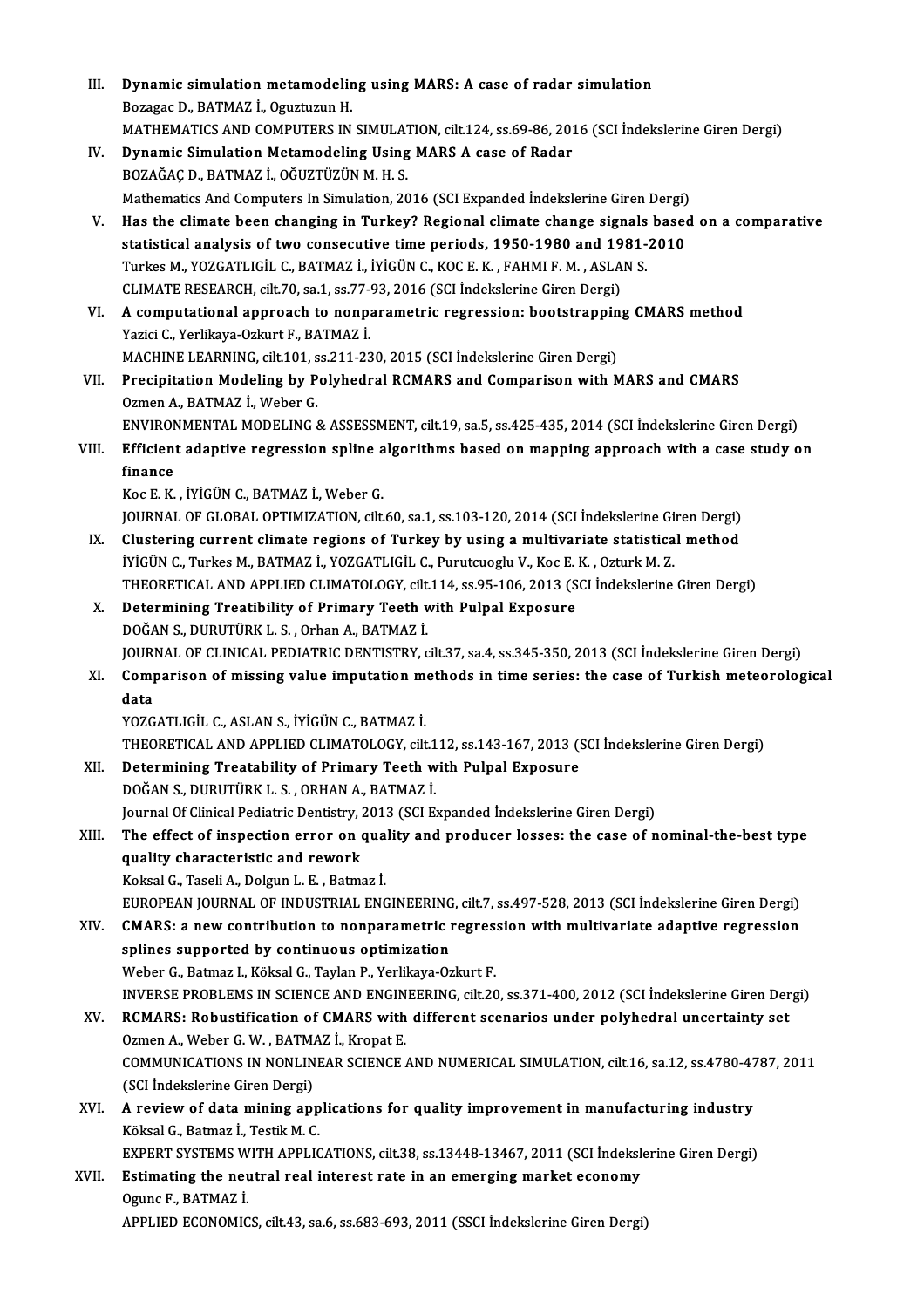XVIII. Classification models based on Tanaka's fuzzy linear regression approach: The case of customer<br>catisfaction modeling **Classification models<br>satisfaction modeling<br>sizveri C RÖVSALG P** satisfaction modeling<br>SİKKELİ G., KÖKSAL G., BATMAZ İ., TÜRKER BAYRAK Ö. satisfaction modeling<br>ŞİKKELİ G., KÖKSAL G., BATMAZ İ., TÜRKER BAYRAK Ö.<br>Journal of Intelligent and Fuzzy Systems, cilt.21, sa.5, ss.341-351, 2010 (SCI Expanded İndekslerine Giren Dergi)<br>Linear negreesian modeling te semne SİKKELİ G., KÖKSAL G., BATMAZ İ., TÜRKER BAYRAK Ö.<br>Journal of Intelligent and Fuzzy Systems, cilt.21, sa.5, ss.341-351, 2010 (SCI Expanded Indekslerine Giren Dergi<br>XIX. Linear regression modeling to compare fluoride re Journal of Intelligent and Fuzzy Systems, cilt.21, sa.5, ss.<br>Linear regression modeling to compare fluoride<br>Can-Karabulut D. C. , BATMAZ İ., SOLAK H., Tastekinl M.<br>DENTAL MATERIALS silt 22, sa.9, ss.1057, 1065, 2007 ( Linear regression modeling to compare fluoride release profiles of various<br>Can-Karabulut D. C. , BATMAZ İ., SOLAK H., Tastekinl M.<br>DENTAL MATERIALS, cilt.23, sa.9, ss.1057-1065, 2007 (SCI İndekslerine Giren Dergi)<br>Small Be Can-Karabulut D. C. , BATMAZ İ., SOLAK H., Tastekinl M.<br>DENTAL MATERIALS, cilt.23, sa.9, ss.1057-1065, 2007 (SCI İndeksle<br>XX. Small Response Surface Designs for Metamodel Estimation<br>PATMAZ İ. TUNALLS DENTAL MATERIALS,<br>Small Response Sur<br>BATMAZ İ., TUNALI S.<br>European Journal Of G Small Response Surface Designs for Metamodel Estimation<br>BATMAZ İ., TUNALI S.<br>European Journal Of Operational Research, 2003 (SCI Expanded İndekslerine Giren Dergi)<br>Sesend ender evnerimental desisns for simulation metamodel BATMAZ İ., TUNALI S.<br>European Journal Of Operational Research, 2003 (SCI Expanded İndeksler<br>XXI. Second-order experimental designs for simulation metamodeling European Journal Of (<br>Second-order exper<br>BATMAZ İ., TUNALI S.<br>SIMIJI ATION TRANSA Second-order experimental designs for simulation metamodeling<br>BATMAZ İ., TUNALI S.<br>SIMULATION-TRANSACTIONS OF THE SOCIETY FOR MODELING AND SIMULATION INTERNATIONAL, cilt.78, sa.12, ss.699-715, 2002 (SCI İndekslerine Giren Dergi)

## Diğer Dergilerde Yayınlanan Makaleler

- iğer Dergilerde Yayınlanan Makaleler<br>I. Meteorolojik Zaman Serilerinde Kayıp Veri Tahmin Yöntemlerinin Başarımlarının Korelasyon Boyutu<br>Analiziyle Karallatınılması Analiziyle Karşılaştırılması<br>Analiziyle Karşılaştırılması<br>ASLAN S. XOZCATUCU C. İVİ Analiziyle Karşılaştırılması<br>ASLAN S., YOZGATLIGİL C., İYİGÜN C., BATMAZ İ., TATLI H. Analiziyle Karşılaştırılması<br>ASLAN S., YOZGATLIGİL C., İYİGÜN C., BATMAZ İ., TATLI H.<br>İSTATİSTİK ARAŞTIRMA DERGİSİ, cilt.8, ss.55-67, 2011 (Diğer Kurumların Hakemli Dergileri)<br>Türkiye İklim Bölgelerinin Hiyerarsik Kümeleme ASLAN S., YOZGATLIGİL C., İYİGÜN C., BATMAZ İ., TATLI H.<br>ISTATİSTİK ARAŞTIRMA DERGİSİ, cilt8, ss.55-67, 2011 (Diğer Kurumların Hakemli il<br>II. Türkiye İklim Bölgelerinin Hiyerarşik Kümeleme Yöntemi ile Belirlenmesi<br>Kartal E
- İSTATİSTİK ARAŞTIRMA DERGİSİ, cilt.8, ss.55-67, 2011 (Diğer Kurumların Hakemli Dergileri)<br><mark>Türkiye İklim Bölgelerinin Hiyerarşik Kümeleme Yöntemi ile Belirlenmesi</mark><br>Kartal E., İyigün C., Fahmi M. F. , Yozgatlıgil C., Purutç II. Türkiye İklim Bölgelerinin Hiyerarşik Kümeleme Yöntemi ile Belirlenmesi<br>Kartal E., İyigün C., Fahmi M. F. , Yozgatlıgil C., Purutçuoğlu Gazi V., Batmaz İ., Köksal G., Turkes M.<br>İSTATİSTİK ARAŞTIRMA DERGİSİ, cilt.8, ss. Kartal E., İyigün C., Fahmi M. F. , Yozgatlıgil C., Purutçuoğlu Gazi V., Batmaz İ., Köksal G<br>İSTATİSTİK ARAŞTIRMA DERGİSİ, cilt.8, ss.13-25, 2011 (Diğer Kurumların Hakemli D<br>III. Adhesion to Primary and Permanent Dentin an
- İSTATİSTİK ARAŞTIRMA DERGİSİ, cilt.8, ss.13-25, 2011 (Diğer Ku<br>Adhesion to Primary and Permanent Dentin and a Simple<br>KARABULUT D., TULGA-ÖZ F., KARABULUT B., BATMAZ İ., İLK Ö.<br>European Journal of Dentistru 2000 (Diğer Kuru Adhesion to Primary and Permanent Dentin and a Simple Model A<sub>I</sub><br>KARABULUT D., TULGA-ÖZ F., KARABULUT B., BATMAZ İ., İLK Ö.<br>European Journal of Dentistry, 2009 (Diğer Kurumların Hakemli Dergileri)<br>Adhesian ta Primary and B KARABULUT D., TULGA-ÖZ F., KARABULUT B., BATMAZ İ., İLK Ö.<br>European Journal of Dentistry, 2009 (Diğer Kurumların Hakemli Dergileri)<br>IV. Adhesion to Primary and Permanent Dentin and a Simple Model Approach<br>Isashulut d. or f
- European Journal of Dentistry, 2009 (Diğer Kuru<br>Adhesion to Primary and Permanent Dentir<br>karabulut d., oz f., karabulut b., BATMAZ İ., İLKÖ.<br>European Journal of Dentistry, 2009 (Dižer Kuru Adhesion to Primary and Permanent Dentin and a Simple Model A<sub>l</sub><br>karabulut d., oz f., karabulut b., BATMAZ İ., İLK Ö.<br>European Journal of Dentistry, 2009 (Diğer Kurumların Hakemli Dergileri) European Journal of Dentistry, 2009 (Diğer Kurumların Hakemli Dergileri)<br>Kitap & Kitap Bölümleri

I. Determining the Climate Zones of Turkey by Center-Based Clustering Methods Fahmi Fahrup Dorannor<br>Determining the Climate Zones of Turkey by Center-Based Clustering Methods<br>Fahmi F., Kartal E., Iyigün C., Turkes M., Batmaz I., Yozgatligil C., Purutçuoğlu Gazi V., Köksal G.<br>Nonlinear and Complex Dy Determining the Climate Zones of Turkey by Center-Based Clustering Methods<br>Fahmi F., Kartal E., Iyigün C., Turkes M., Batmaz I., Yozgatligil C., Purutçuoğlu Gazi V., Köksal G.<br>Nonlinear and Complex Dynamics: Applications i Fahmi F., Kartal E., Iyigün C., Turkes M., Batmaz I., Yozgatligil C., Purutçuoğlu Gazi V., Köksal G.<br>Nonlinear and Complex Dynamics: Applications in Physical Biological and Financial Systems, J<br>Machado,Baleanu,D. and A. Lu

# Machado,Baleanu,D. and A. Luo, Editör, Springer, London/Berlin , London, ss.171-178, 2011<br>Hakemli Kongre / Sempozyum Bildiri Kitaplarında Yer Alan Yayınlar

- akemli Kongre / Sempozyum Bildiri Kitaplarında Yer Alan Yayınlar<br>I. StreamMARS: A Streaming Multivariate Adaptive Regression Splines Algorithm<br>RATMAZİ ADAMS N SHIH KOH<sub>BI</sub> C / SON<br>StreamMARS: A Stre<br>BATMAZ İ., ADAMS N. StreamMARS: A Streaming Multivariate Adaptive Regression Splines Algorithm<br>BATMAZ İ., ADAMS N.<br>12th International Conference of the ERCIM WG on Computational and Methodological Statistics (CMStatistics 5)<br>2010), 14, 16 Ara BATMAZ İ., ADAMS N.<br>12th International Conference of the ERCIM WG on Computational and Methodological Statistics (CMStatistics<br>2019), 14 - 16 Aralık 2019 12th International Conference of the ERCIM WG on Computational and Methodological Statistics (CMStatistical 2019), 14 - 16 Aralık 2019<br>II. Input variable selection for hydrological predictions in ungauged catchments: with
- 2019), 14 -<br>Input varia<br>clustering<br>DOČULU N Input variable selection for hydrological<br>clustering<br>DOĞULU N., BATMAZ İ., KENTEL ERDOĞAN E.<br>ECU Ceneral Assembly, 9, 13 Nisan 2019

clustering<br>DOĞULU N., BATMAZ İ., KENTEL ERDOĞAN E.<br>EGU General Assembly, 8 - 13 Nisan 2018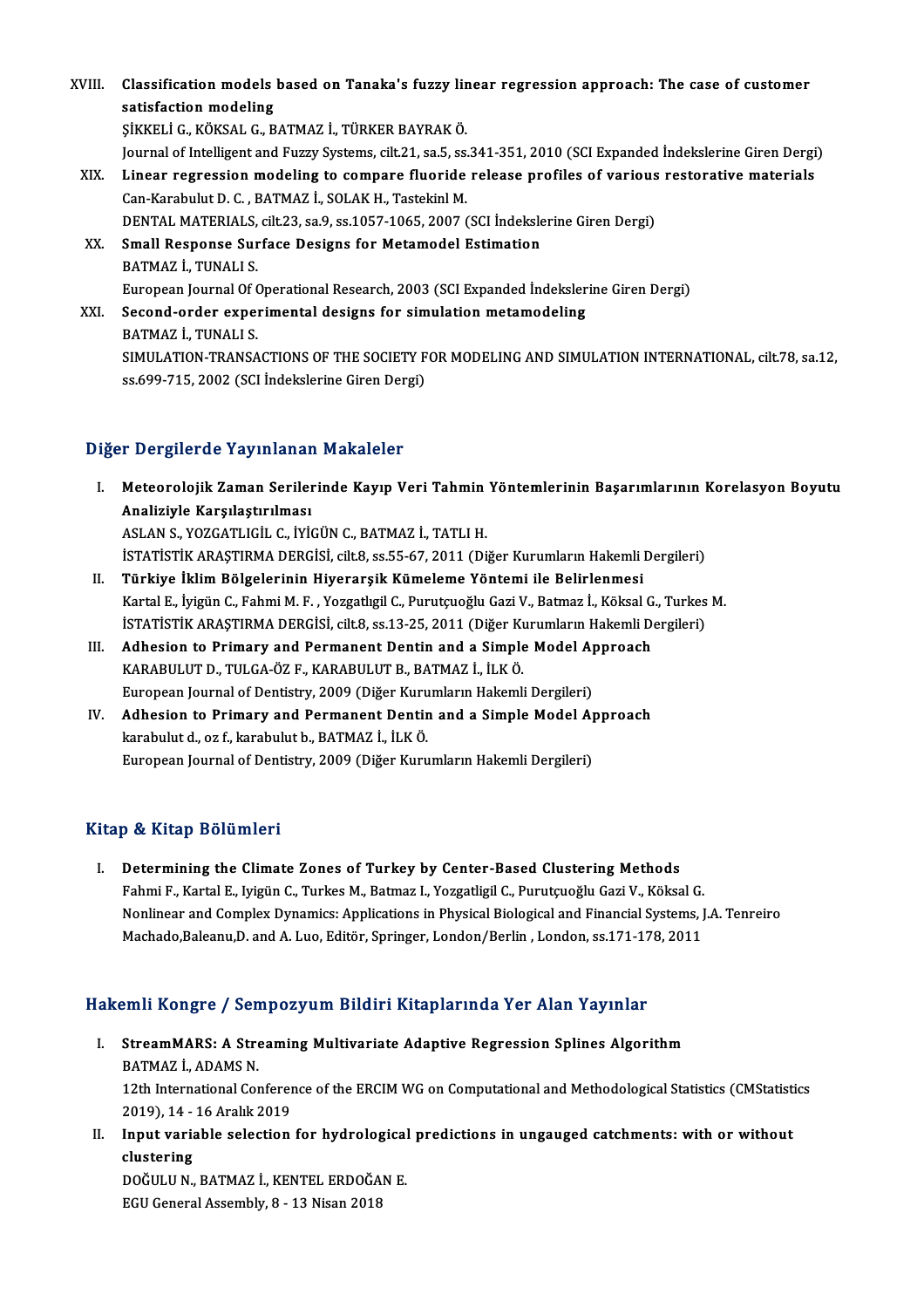III. Clustering approaches for analysing similarity in ungagued catchments: input variable selection for<br>hydrological predictions Clustering approaches fo<br>hydrological predictions<br>DOČIJUN PATMAZI *V*EN Clustering approaches for analysing sim<br>hydrological predictions<br>DOĞULU N., BATMAZ İ., KENTEL ERDOĞAN E.<br>ECU Canaral Assembly 2018-8-12 Nisan 201

hydrological predictions<br>DOĞULU N., BATMAZ İ., KENTEL ERDOĞAN E.<br>EGU General Assembly 2018, 8 - 13 Nisan 2018<br>A Componative Study on Leonning to Bonk.

- DOĞULU N., BATMAZ İ., KENTEL ERDOĞAN E.<br>EGU General Assembly 2018, 8 13 Nisan 2018<br>IV. A Comparative Study on Learning to Rank with Computational Methods<br>PATMAZ İ. Karagaz B. Sardar G. EGU General Assembly 2018, 8 -<br>A Comparative Study on Lear<br>BATMAZ İ., Karagoz P., Serdar G.<br><sup>IEEE</sup> International Conference et A Comparative Study on Learning to Rank with Computational Methods<br>BATMAZ İ., Karagoz P., Serdar G.<br>IEEE International Conference on Big Data (IEEE Big Data), Massachusetts, Amerika Birleşik Devletleri, 11 - 14<br>Aralık 2017 BATMAZ İ., Karagoz P., Serc<br>IEEE International Confere<br>Aralık 2017, ss.1898-1906<br>Annlisation of bootstran IEEE International Conference on Big Data (IEEE Big Data), Massachusetts, Amerika Birleşik Devletleri, 11 - 14<br>Aralık 2017, ss.1898-1906<br>V. Application of bootstrap to likelihood ratio test to detect multiple changepoints
- Aralık<br><mark>Appli</mark><br>data.<br>v^zıc Application of bootstrap to likelih<br>data.<br>YAZICI C., YOZGATLIGİL C., BATMAZ İ.<br>IEOPS 2017: 21st Conference of the In

YAZICI C., YOZGATLIGİL C., BATMAZ İ

data.<br>IFORS 2017: 21st Conference of the International Federation of Operational Research Societies, Qubec City,<br>Kanada, 17 - 21 Temmuz 2017 IFORS 2017: 21st Conference of the International Federation of Operational Research Societies, Qubec City,<br>Kanada, 17 - 21 Temmuz 2017<br>VI. Detection performance of likelihood ratio test for change points based on bootstrap

Kanada,<br>Detectio<br>models<br><sup>VA7ICL</sup>C Detection performance of likeliho<br>models<br>YAZICI C., YOZGATLIGİL C., BATMAZ İ.<br>The <sup>22</sup>21d International Conference en models<br>YAZICI C., YOZGATLIGİL C., BATMAZ İ.<br>The 22nd International Conference on Computational Statistics, Oviedo, İspanya, 23 - 26 Ağustos 2016

VII. The Effect of Computer Assisted Instruction on Eight Grade Students Permutation Combination The 22nd International Conference on Computational Statistics, Oviedo, İspanya, 23 - 26<br>The Effect of Computer Assisted Instruction on Eight Grade Students Permuta<br>Probability Achievement and Attitudes Towards Computer Ass The Effect of Computer As<br>Probability Achievement a<br>KAPUCU T., İLK Ö., BATMAZ İ.<br>Linsta<sup>y</sup>16. International Conf KAPUCU T. İLK Ö. BATMAZ İ.

Linstat'16: International Conference on Trends and Perspectives in Linear Statistical Inference, 22 - 25 Ağustos<br>2016 Linstat'16: International Conference on Trends and Perspectives in Linear Statistical Inference, 22 - 25 Ağustos<br>2016<br>VIII. Statistical Modeling of Fluoride Release Profiles of Various Dental Restorative Materials in three

# 2016<br>Statistical Modeli<br>Buffer Solutions<br>HAZAR A B. BATN Statistical Modeling of<br>Buffer Solutions<br>HAZAR A. B. , BATMAZ İ.<br>TechConnect World Inne Buffer Solutions<br>HAZAR A. B. , BATMAZ İ.<br>TechConnect World Innovation Conference, Expo and National Innovation Summit, 22 - 25 Mayıs 2016<br>Modeling Of Precipitation Amount Of Turkey By Multivarista Adaptive Begressian Splin

- HAZAR A. B., BATMAZ İ.<br>TechConnect World Innovation Conference, Expo and National Innovation Summit, 22 25 Mayıs 2016<br>IX. Modeling Of Precipitation Amount Of Turkey By Multivariate Adaptive Regression Splines<br>MANSYROV R. TechConnect World Innovation Conference, Expo and<br>Modeling Of Precipitation Amount Of Turkey By<br>MANSYROV R., BATMAZ İ., YOZGATLIGİL C., YAZICI C.<br>International Conference en Information Complexity. Modeling Of Precipitation Amount Of Turkey By Multivariate Adaptive Regression Splines<br>MANSYROV R., BATMAZ İ., YOZGATLIGİL C., YAZICI C.<br>International Conference on Information Complexity and Statistical Modeling in High D MANSYROV R., BATMAZ İ., YOZGATLIGİL C., YAZICI C.<br>International Conference on Information Complexity and !<br>(IC-SMHD-2016, Kapadokya, Türkiye, 18 - 21 Mayıs 2016<br>Statistisel Modeling in Hich Dimensione with Annlis International Conference on Information Complexity and Statistical Modeling in High Dimensions with Application<br>(IC-SMHD-2016, Kapadokya, Türkiye, 18 - 21 Mayıs 2016)<br>X. Statistical Modeling in High Dimensions with Applica
- (IC-SMHD-2016, Kapadokya, Türkiye, 18 21 Mayıs 2016)<br>X. Statistical Modeling in High Dimensions with Applications Modeling of Precipitation Amount of<br>Turkey by Multivariate Adaptive Regression Splines Statistical Modeling in High Dimensions with .<br>Turkey by Multivariate Adaptive Regression S<br>Mansyrov R., YAZICI C., YOZGATLIGİL C., BATMAZ İ.<br>IC SMUD 2016 - International Conference en Inform IC-SMHD-2016 - International Conference on Information Complexity and Statistical Modeling in High Dimensions Mansyrov R., YAZICI C., YOZGATLIGİL<br>IC-SMHD-2016 - International Confere<br>with Applications, 18 - 21 Mayıs 2016<br>Learning to Bank an Wab Data bu with Applications, 18 - 21 Mayıs 2016
- XI. Learning to Rank on Web Data by Using Multivariate Adaptive Regression Splines Technique SERDAR G., KARAGÖZ P., BATMAZ İ. Learning to Rank on Web Data by Using Multivariate Adaptive Regression Splines Technique<br>SERDAR G., KARAGÖZ P., BATMAZ İ.<br>IC-SMHD-2016 - International Conference on Information Complexity and Statistical Modeling in High D SERDAR G., KARAGÖZ P., BATMAZ İ.<br>IC-SMHD-2016 - International Confere<br>with Applications, 18 - 21 Mayıs 2016<br>Imago In Bainting A Comparative i
- IC-SMHD-2016 International Conference on Information Complexity and<br>with Applications, 18 21 Mayıs 2016<br>XII. Image In Painting A Comparative Study with Related Techniques<br>EURT C. III USOV BARNAS İ. PATMAZ İ. with Applications, 18 - 21 Mayıs 2016<br>Image In Painting A Comparative St<br>KURT C., ULUSOY PARNAS İ., BATMAZ İ. Image In Painting A Comparative Study with Related Techniques<br>KURT C., ULUSOY PARNAS İ., BATMAZ İ.<br>IC-SMHD-2016 - International Conference on Information Complexity and Statistical Modeling in High Dimensions<br>vith Annligat KURT C., ULUSOY PARNAS İ., BATMAZ<br>IC-SMHD-2016 - International Confere<br>with Applications, 18 - 21 Mayıs 2016<br>Learning Te Bank Application On IC-SMHD-2016 - International Conference on Information Complexity and Statistical Modeling in High Dimensions<br>with Applications, 18 - 21 Mayıs 2016<br>XIII. Learning To Rank Application On Web Data By Using Conic Multivariate
- with Applica<br>Learning T<br>Technique<br>Sorder C. K. Learning To Rank Application<br>Technique<br>Serdar G., KARAGÖZ P., BATMAZ İ.<br>International Cenference en Inform

Technique<br>Serdar G., KARAGÖZ P., BATMAZ İ.<br>International Conference on Information Complexity and Statistical Modeling in High Dimensions with Applications<br>(IC SMUD 2016), 18, 21 Mevre 2016 Serdar G., KARAGÖZ P., BATMAZ İ.<br>International Conference on Informati<br>(IC-SMHD-2016), 18 - 21 Mayıs 2016<br>Respectes Varianee Estimation in International Conference on Information Complexity and Statistical Modeling in High Dimensions with Application<br>(IC-SMHD-2016), 18 - 21 Mayıs 2016<br>XIV. Response Variance Estimation in Personal Interview Surveys with Severa

(IC-SMHD-2016), 18 - 21 Mayıs 2016<br>Response Variance Estimation in<br>Schemes<br>BATMAZ İ. Fidan F. M. Response Variance Estimation in Personal Interview Surveys with Several Interviewer Allocation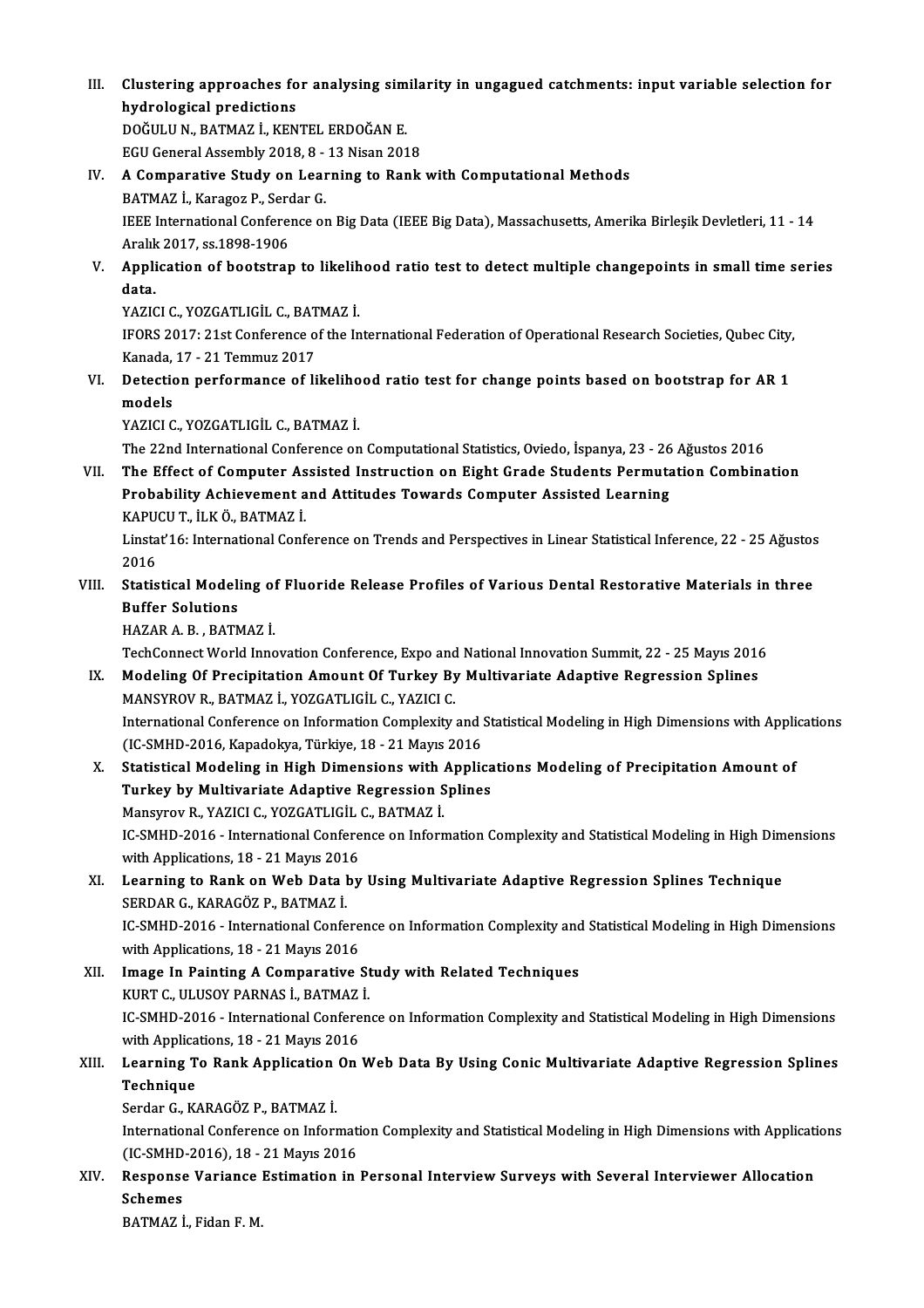60th World Statistics Congress ISI 2015, 26 - 31 Temmuz 2015

- 60th World Statistics Congress ISI 2015, 26 31 Temmuz 2015<br>XV. Sıcaklık Değişkeni İçin Türdeşlik Analizi Yöntemlerinin Karşılaştırılması<br>XAZICLG BATMAZ İ. YOZCATLICİLG 60th World Statistics Congress ISI 201<br>Sıcaklık Değişkeni İçin Türdeşlik *İ*<br>YAZICI C., BATMAZ İ., YOZGATLIGİL C.<br>YAEM2015, Türkiye 0, 11 Erlül 2015 Sıcaklık Değişkeni İçin Türdeşlik A<br>YAZICI C., BATMAZ İ., YOZGATLIGİL C.<br>YAEM2015, Türkiye, 9 - 11 Eylül 2015<br>Saklı Markay Madali ile Türkiye ni YAZICI C., BATMAZ İ., YOZGATLIGİL C.<br>YAEM2015, Türkiye, 9 - 11 Eylül 2015<br>XVI. Saklı Markov Modeli ile Türkiye nin Bazı Bölgelerine İlişkin Yağış Verisinin Var Yok Modellenmesi<br>XAMAN N. YOZGATLICİL G. BATMAZ İ
- YAEM2015, Türkiye, 9 11 Eylül 2015<br>Saklı Markov Modeli ile Türkiye niı<br>YAMAN N., YOZGATLIGİL C., BATMAZ İ.<br>YAEM2015, Türkiye 9 11 Eylül 2015 Saklı Markov Modeli ile Türkiye ni<br>YAMAN N., YOZGATLIGİL C., BATMAZ İ.<br>YAEM2015, Türkiye, 9 - 11 Eylül 2015<br>Türkiye İklim Bölgelerinin On İki K YAMAN N., YOZGATLIGİL C., BATMAZ İ.<br>YAEM2015, Türkiye, 9 - 11 Eylül 2015<br>XVII. Türkiye İklim Bölgelerinin On İki Klimatolojik Değişken Kullanarak AGNES Konsensüs Kümeleme<br>Tekniği ile Belirlenmesi
- YAEM2015, Türkiye, 9 11<br><mark>Türkiye İklim Bölgelerin</mark><br>Tekniği ile Belirlenmesi<br>MUBAT T. İVİCÜN G. BATM Türkiye İklim Bölgelerinin On İki Klimatolojik Değişken Kullanarak AGNES<br>Tekniği ile Belirlenmesi<br>MURAT T., İYİGÜN C., BATMAZ İ., YOZGATLIGİL C., Kartal Koç E., YETERE KURSUN A.<br>YAEM2015, Türkiye 0, 11 Erlül 2015 Tekniği ile Belirlenmesi<br>MURAT T., İYİGÜN C., BATMAZ İ., YOZG.<br>YAEM2015, Türkiye, 9 - 11 Eylül 2015<br>Türkiye nin Bazı Bölgelerine ilişki: MURAT T., İYİGÜN C., BATMAZ İ., YOZGATLIGİL C., Kartal Koç E., YETERE KURSUN A.<br>YAEM2015, Türkiye, 9 - 11 Eylül 2015<br>XVIII. Türkiye nin Bazı Bölgelerine ilişkin Yağış Miktarının Saklı Markov Modeli ile Modellenmesi<br>XOZ
- YAEM2015, Türkiye, 9 11 Eylül 2015<br>**Türkiye nin Bazı Bölgelerine ilişkin**<br>YOZGATLIGİL C., BATMAZ İ., YAMAN N.<br>YAEM2015, Türkiye Q., 11 Eylül 2015 Türkiye nin Bazı Bölgelerine ilişki<br>YOZGATLIGİL C., BATMAZ İ., YAMAN N.<br>YAEM2015, Türkiye, 9 - 11 Eylül 2015<br>Fsik Değerli Değrusel Olmayan Za YOZGATLIGİL C., BATMAZ İ., YAMAN N.<br>YAEM2015, Türkiye, 9 - 11 Eylül 2015<br>XIX. Eşik Değerli Doğrusal Olmayan Zaman Serisi Modeliyle Farklı Rejimlerin Belirlenmesi Türkiye Yağış<br>Verileri Üzerine Bir Hygulama
- YAEM2015, Türkiye, 9 11 Eylül 20<br>Eşik Değerli Doğrusal Olmayan<br>Verileri Üzerine Bir Uygulama<br>ASLANS, YOZCATUCİL C. İVİCÜN Eşik Değerli Doğrusal Olmayan Zaman Seri:<br>Verileri Üzerine Bir Uygulama<br>ASLAN S., YOZGATLIGİL C., İYİGÜN C., BATMAZ İ.<br>VAEM2015, Türkiye 0, 11 Erlül 2015 Verileri Üzerine Bir Uygulama<br>ASLAN S., YOZGATLIGİL C., İYİGÜN C., BATMAZ İ.<br>YAEM2015, Türkiye, 9 - 11 Eylül 2015 ASLAN S., YOZGATLIGIL C., IYIGÜN C., BATMAZ I.<br>YAEM2015, Türkiye, 9 - 11 Eylül 2015<br>XX. A bootstrap application on the standard normal homogeneity test snht when there is not<br>highlyserrelated reference series.
- YAEM2015, Türkiye, 9 11 Eylül 2015<br>A bootstrap application on the sta<br>highlycorrelated reference series<br>YAZICLG PATMAZ İ YOZCATUCLG A bootstrap application on the sta<br>highlycorrelated reference series<br>YAZICI C., BATMAZ İ., YOZGATLIGİL C.<br>60th ISLWorld Statistics Congress, 26 highlycorrelated reference series<br>Tazici C., BATMAZ İ., YOZGATLIGİL C.<br>60th ISI World Statistics Congress, 26 - 31 Temmuz 2015, ss.3597-3602 YAZICI C., BATMAZ İ., YOZGATLIGİL C.<br>60th ISI World Statistics Congress, 26 - 31 Temmuz 2015, ss.3597-3602<br>XXI. The Precipitation Modeling of Aegean Regionof Turkey with Multivariate Adaptive RegressionSplines<br>2nd Time
- and Time Series Regression<br>YAZICI C., BATMAZ İ., YOZGATLIGİL C. The Precipitation Modeling of Aeg<br>and Time Series Regression<br>YAZICI C., BATMAZ İ., YOZGATLIGİL C.<br>27th European Conference en Operati and Time Series Regression<br>YAZICI C., BATMAZ İ., YOZGATLIGİL C.<br>27th European Conference on Operational Research, 12 - 15 Temmuz 2015<br>Modelling Daily Ossuranse of Bresinitation for CortainBesions of T.

XXII. Modelling Daily Occurance of Precipitation for CertainRegions of Turkey Using Hidden Markov<br>Models HMMs 27th European (<br>Modelling Dail<br>Models HMMs<br>RATMAZİ YAM Models HMMs<br>BATMAZ İ., YAMAN N., YOZGATLIGİL C.<br>27th European Conference on Operational Research, 12 - 15 Temmuz 2015<br>Veri Medensiliği ve Meteorolaji Einans ve Enerij Anlanlarında Hyav

BATMAZ İ., YAMAN N., YOZGATLIGİL C.

XXIII. Veri Madenciliği ve Meteoroloji Finans ve Enerji Anlanlarında Uygulamaları<br>YOZGATLIGİL C., BATMAZ İ., YAZICI C. 27th European Conference on Operati<br>Veri Madenciliği ve Meteoroloji Fi<br>YOZGATLIGİL C., BATMAZ İ., YAZICI C.<br>Veri Madensiliği ve Meteoroloji Ejnanı Veri Madenciliği ve Meteoroloji Finans ve Enerji Anlanlarında Uygulamaları<br>YOZGATLIGİL C., BATMAZ İ., YAZICI C.<br>Veri Madenciliği ve Meteoroloji, Finans ve Enerji Anlanlarında Uygulamaları, Türkiye, 20 Mayıs 2015<br>Presinitat

- YOZGATLIGİL C., BATMAZ İ., YAZICI C.<br>Veri Madenciliği ve Meteoroloji, Finans ve Enerji Anlanları<br>XXIV. Precipitation Prediction by Hidden Markov Models<br>PATMAZ İ. SWPIKAYA N. YAZICI C. YOZGATI ICİL C Precipitation Prediction by Hidden Markov Models<br>BATMAZ İ., SIVRIKAYA N., YAZICI C., YOZGATLIGİL C. 20th Conference of the International Federation of Operational Research Societies, 13 - 18 Haziran 2014 BATMAZ İ., SIVRIKAYA N., YAZICI C., YOZGATLIGİL C.<br>20th Conference of the International Federation of Operational Research Societies, 13 - 18 Haziran 2014<br>XXV. Precipitation Forecasting Assessment via Nonlinear Autoreg
- Autoregressive Models<br>ASLAN S., İYİGÜN C., YOZGATLIGİL C., BATMAZ İ. Precipitation Forecasting Assessment via N<br>Autoregressive Models<br>ASLAN S., İYİGÜN C., YOZGATLIGİL C., BATMAZ İ.<br>International IIE Conference International IIE Co

International IIE Conference. International IIE Conference, 26 - 28 Haziran 2013, ss.252

# ASLAN S., İYİGÜN C., YOZGATLIGİL C., BATMAZ İ.<br>International IIE Conference. International IIE Conference, 26 - 28 Haziran 2013, ss.252<br>XXVI. Detection of Unreliable measurements in long term time series via data minin International IIE Confer<br>Detection of Unrelial<br>Turkish climate data<br>YAZICLC BUBUTCUOČI Detection of Unreliable measurements in long term time series v<br>Turkish climate data<br>YAZICI C., PURUTÇUOĞLU GAZİ V., YOZGATLIGİL C., İYİGÜN C., BATMAZ İ.<br>International IIE Conference 26, 28 Hegiran 2013

Turkish climate data<br>YAZICI C., PURUTÇUOĞLU GAZİ V., YOZGATLIGİL C., İYİGÜN C., BATMAZ İ.<br>International IIE Conference, 26 - 28 Haziran 2013

- XXVII. Modelling the Extreme Precipitation Data Case Study from Turkey AKSOYB.,PURUTÇUOĞLUGAZİV.,BATMAZ İ.,YOZGATLIGİL C. Modelling the Extreme Precipitation Data Case Study from Turkey<br>AKSOY B., PURUTÇUOĞLU GAZİ V., BATMAZ İ., YOZGATLIGİL C.<br>26th European Conference on Operational Research, 1 Temmuz - 04 Haziran 2013<br>SEASONAL VARIATION OF TU
- XXVIII. SEASONAL VARIATION OF TURKEY: A CONSENSUS CLUSTERING APPROACH 26th European Conference on Operational Research<br>SEASONAL VARIATION OF TURKEY: A CONSEN<br>Kursun A.Y., İYİGÜN C., YOZGATLIGİL C., BATMAZ İ.<br>10th International Conference on Eurru Legis and Ir 10th International Conference on Fuzzy Logic and Intelligent Technologies in Nuclear Science (FLINS), İstanbul,<br>Türkiye, 26 - 29 Ağustos 2012, cilt.7, ss.913-918 Kursun A.Y., İYİGÜN C., YOZGATLIGİL C., BATMAZ İ.